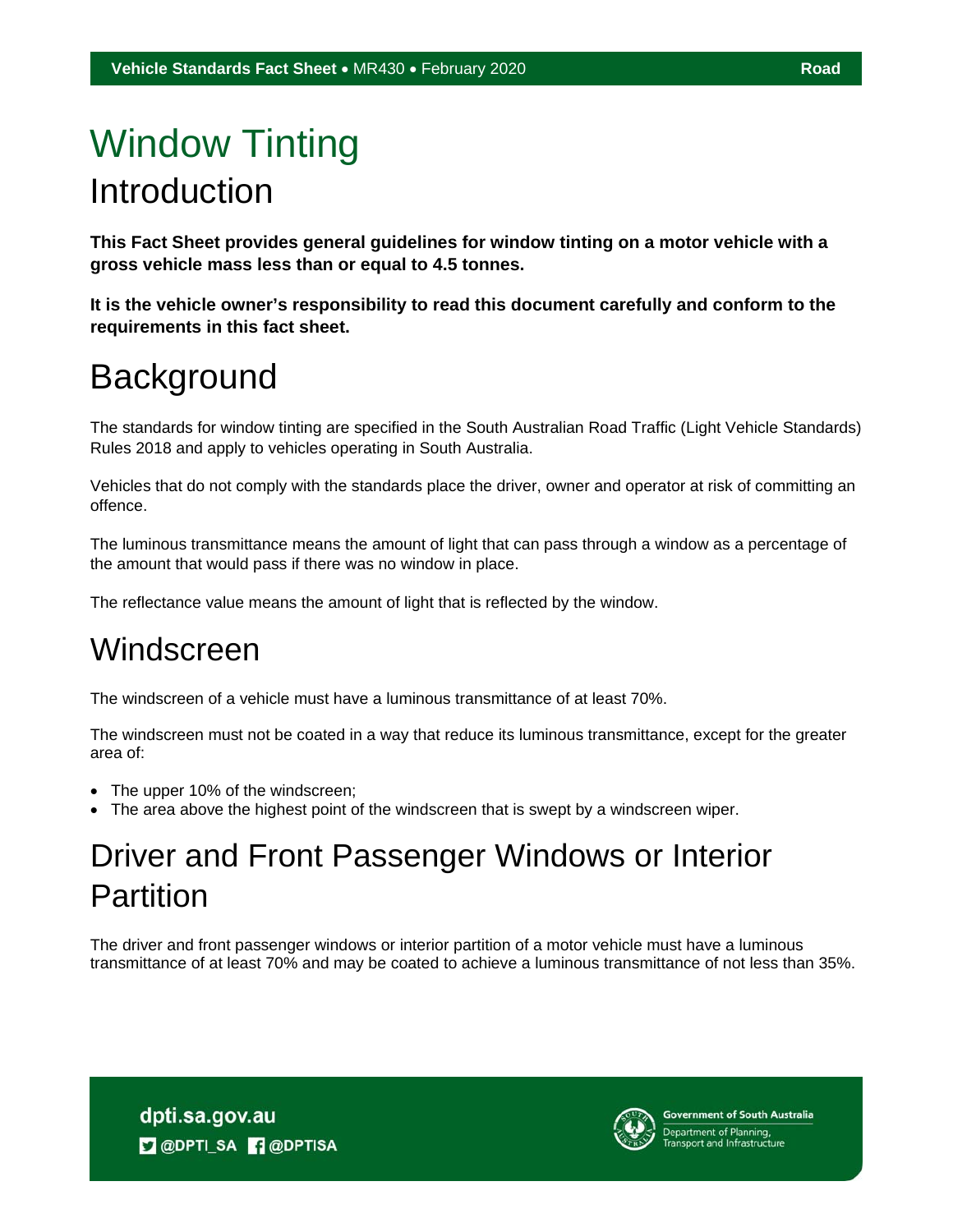### Windows or Interior Partition behind the driver's seat

#### • Passenger Vehicle

The windows or interior partition behind the driver's seat may be coated to achieve a luminous transmittance of not less than 20%.



#### Goods Vehicle

For vehicles designed primarily for the carriage of goods e.g. Panel Vans, Single Cab Ute and fitted with at least 1 rear vision mirror on each side, windows behind the driver's seat may be coated to achieve a luminous transmittance of 0%.

#### • Modified Vehicle

When a vehicle is modified in way that changes the design from a Goods Vehicle to a Passenger Vehicle e.g. seats are added to goods van, the windows of the modified vehicle cannot be coated to a luminous transmittance less than 20%. However if seats are removed from a Passenger Vehicle to make it Goods Vehicle, windows can be coated to a luminous transmittance of 0%.

**Note!** A Goods Vehicle shall continue to be considered to be primarily for the carriage of goods if after adding more seats, more than 60% of the original load carrying space is still available to carry a load, its windows can be coated to a luminous transmittance of 0%.

#### Privacy Glass

The windows behind the driver's seat can be privacy glass with a luminous transmittance below 20%. Such windows must be part of the vehicle when supplied by the vehicle manufacturer.

It must not be coated in a way that reduces its luminous transmittance.

#### **Reflectance**

Any window that has been coated to reduce its luminous transmittance must not have a reflectance value of more than 10%. It must not be reflective or mirror like as it could dazzle other drivers by reflecting sunlight or headlight beams.